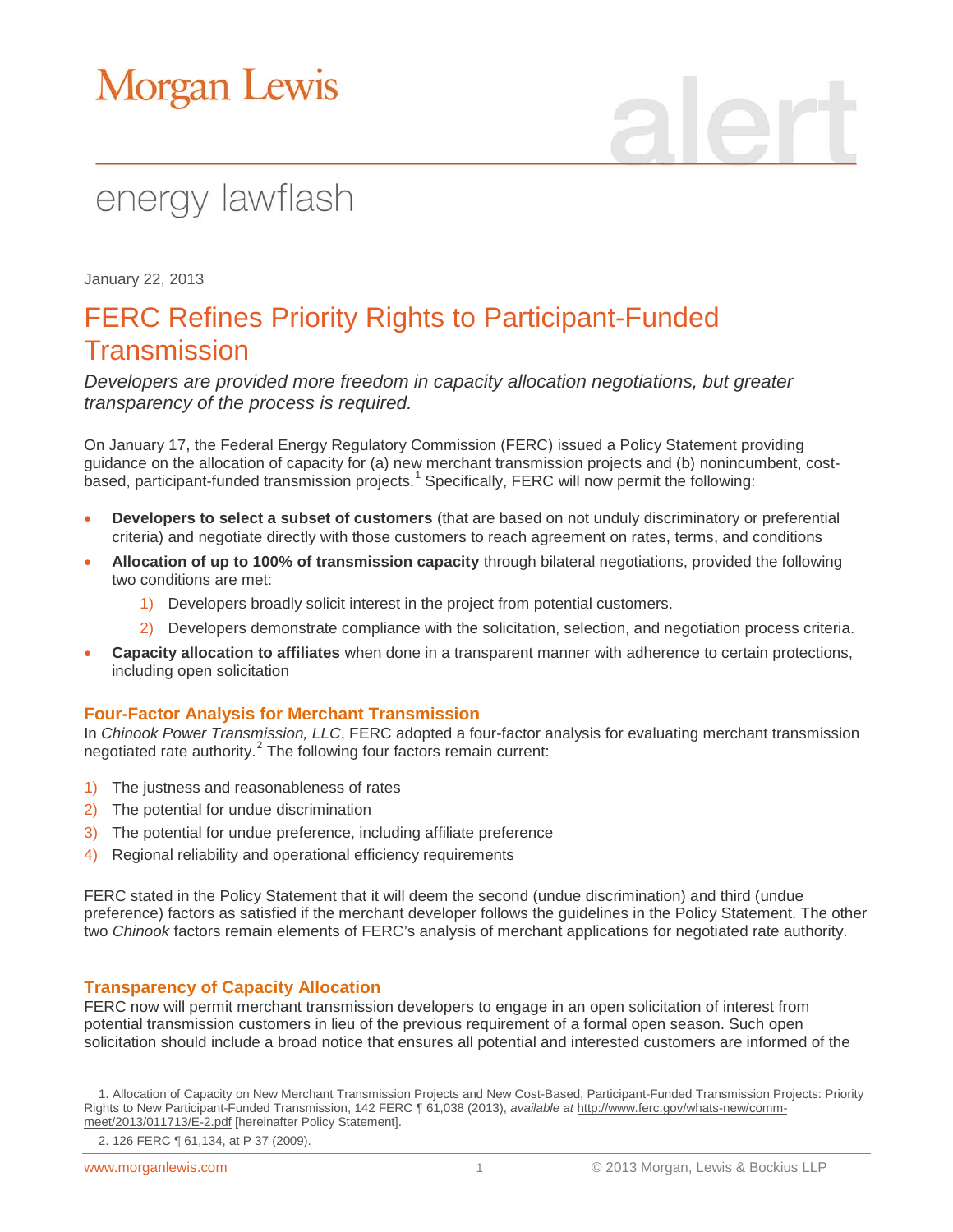## **Morgan Lewis**

proposed project (e.g., published in trade magazines or regional energy publications).

FERC will continue to require merchant transmission developers to disclose the results of their capacity allocation process, but that disclosure will now be noticed and acted upon under section 205 of the Federal Power Act. The merchant transmission developer should demonstrate the fairness of its process by providing certain information, such as the criteria used to select customers, any price terms, any risk-sharing terms, and any conditions that served as the basis for identifying the transmission customers selected. Discretion as to when to seek FERC approval for its capacity allocation process remains with the developer.

#### **Affiliate Participation and Ownership Transfer**

With respect to potential affiliate participation in the capacity allocation process, FERC will continue to expect an affirmative showing that the affiliate was not afforded an undue preference. That is, the developer will bear a "high burden" to demonstrate that the assignment of capacity to its affiliate and the corresponding treatment of nonaffiliated potential customers is just, reasonable, and not unduly preferential or discriminatory.

In a separate order dated January 17, FERC concluded that it will no longer require transfer of ownership of generator interconnection facilities to a transmission owner's generation-developing affiliate as a condition for granting priority rights to that affiliate. $3$ 

#### **New Merchant vs. New Nonincumbent Project**

FERC clarified that it will review the transmission rates, terms, and conditions, including any agreed upon return on equity, "more closely" for a nonincumbent, cost-based, participant-funded transmission project.

FERC noted that it was not changing its case-by-case evaluation of requests for cost-based, participant-funded transmission projects by incumbent transmission providers. The Policy Statement thus does not affect incumbent transmission development for the purpose of serving native load. FERC defined "incumbents" as having a "clearly defined set of existing obligations under their OATTs [Open Access Transmission Tariffs] with regard to new transmission development" and "nonincumbent transmission developers" as not yet owning or operating transmission facilities in the region in which they propose to develop transmission (i.e., not yet subject to an OATT in that region). $<sup>4</sup>$  $<sup>4</sup>$  $<sup>4</sup>$ </sup>

#### **Contacts**

If you have any questions or would like more information on the issues discussed in this LawFlash, please contact any of the following Morgan Lewis attorneys:

| Washington, D.C.    |              |                                  |
|---------------------|--------------|----------------------------------|
| John D. McGrane     | 202.739.5621 | jmcgrane@morganlewis.com         |
| Glen S. Bernstein   | 202.739.5994 | gbernstein@morganlewis.com       |
| <b>Houston</b>      |              |                                  |
| Christina M. Vitale | 713.890.5764 | christina.vitale@morganlewis.com |
|                     |              |                                  |

#### About Morgan, Lewis & Bockius LLP

With 24 offices across the United States, Europe, and Asia, Morgan Lewis provides comprehensive litigation, corporate, transactional, regulatory, intellectual property, and labor and employment legal services to clients of all sizes—from globally established industry leaders to just-conceived start-ups. Our international team of lawyers, patent agents, benefits advisers, regulatory scientists, and other specialists—more than 1,600 legal professionals total—serves clients from locations in Almaty, Beijing, Boston, Brussels, Chicago, Dallas, Frankfurt, Harrisburg,

<span id="page-1-0"></span> $\overline{a}$ 3. *NextEra Energy Resources LLC*, Order Granting Petition for Declaratory Order, 142 FERC ¶ 61,043 (2013), *available at*  [https://www.ferc.gov/whats-new/comm-meet/2013/011713/E-3.pdf.](https://www.ferc.gov/whats-new/comm-meet/2013/011713/E-3.pdf)

<span id="page-1-1"></span><sup>4.</sup> Policy Statement at P 41.